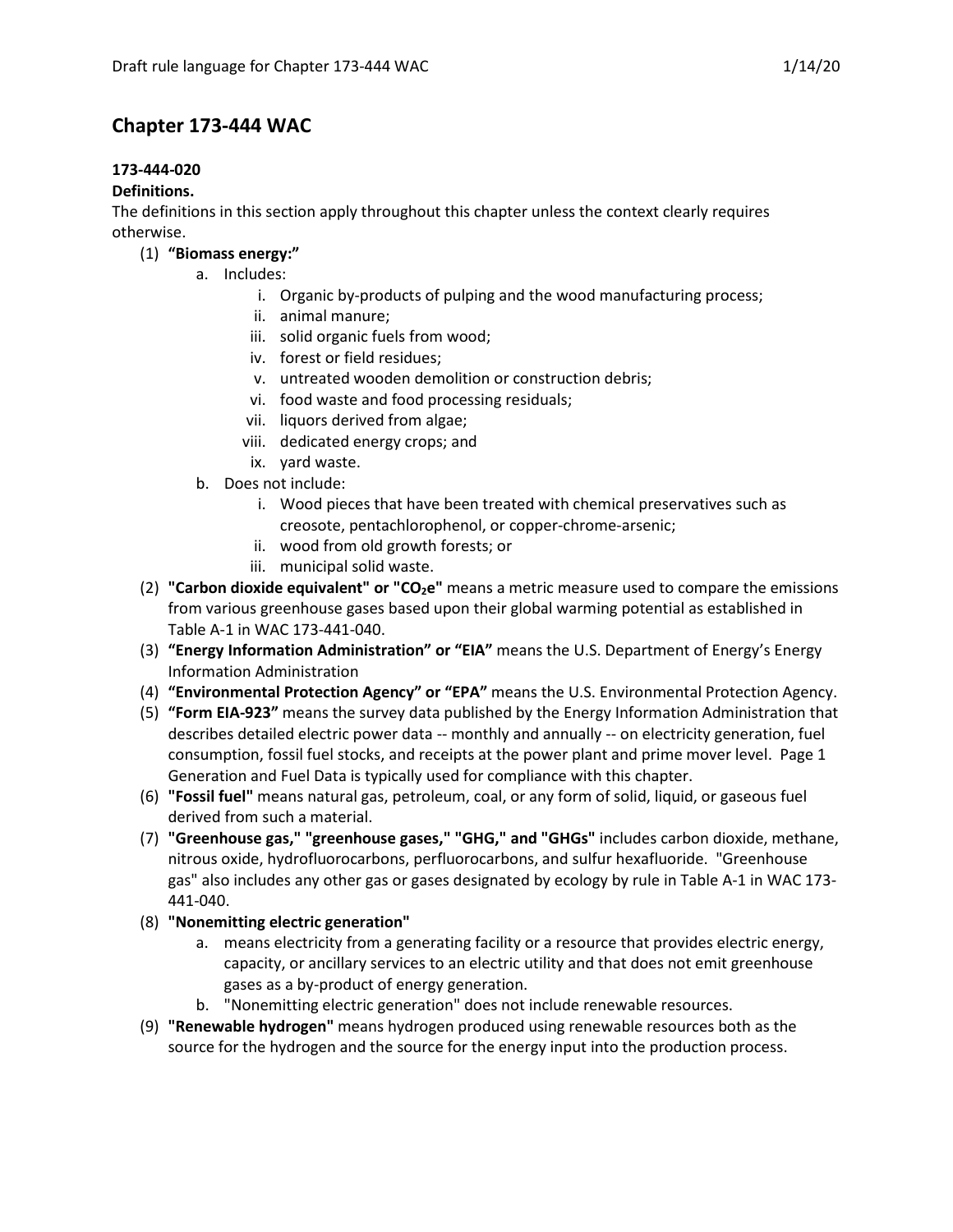- (10)**"Renewable natural gas"** means a gas consisting largely of methane and other hydrocarbons derived from the decomposition of organic material in landfills, wastewater treatment facilities, and anaerobic digesters.
- (11)**"Renewable resource"** means:
	- a. Water;
	- b. wind;
	- c. solar energy;
	- d. geothermal energy;
	- e. renewable natural gas;
	- f. renewable hydrogen;
	- g. wave, ocean, or tidal power;
	- h. biodiesel fuel that is not derived from crops raised on land cleared from old growth or first growth forests; or
	- i. biomass energy.
- (12)**"Unspecified electricity"** means an electricity source for which the fuel attribute is unknown or has been separated from the energy delivered to retail electric customers.

# **173-444-0X0**

**Greenhouse gas content calculation.** Use the following methods to calculate the greenhouse gas emissions content in electricity.

# (1) **Utility emissions.**

a. Total utility greenhouse gas emissions are calculated using Equation 1 of this subsection.

#### **Equation 1:**

Utility Emissions =  $EPA + EIA +$ unspecified Where:

- Utility emissions = Total of all GHG emissions for the facility for the calendar year, metric tons  $CO<sub>2</sub>e/year$ .
- EPA = Total of all GHG emissions calculated using the EPA methodology in subsection (2) of this section, metric tons  $CO<sub>2</sub>e/year.$
- EIA = Total of all GHG emissions calculated using the EIA methodology in subsection (3) of this section, metric tons CO<sub>2</sub>e/year.
- Unspecified = Total of all GHG emissions calculated using the unspecified electricity methodology in subsection (5) of this section, metric tons  $CO<sub>2</sub>e/year$ .
- b. Do not include nonemitting electric generation and renewable resources when calculating utility emissions using Equation 1 of this subsection.
- c. Methodology selection.
	- i. Use the conditions in subsections  $(2)(g)$ ,  $(3)(f)$ , and  $(4)$  of this section to determine the appropriate method for a given quantity of electricity. Figure 1 of this subsection provides a simplified representation of the method selection process, but subsections (2)(g), (3)(f), and (4) of this section take precedence.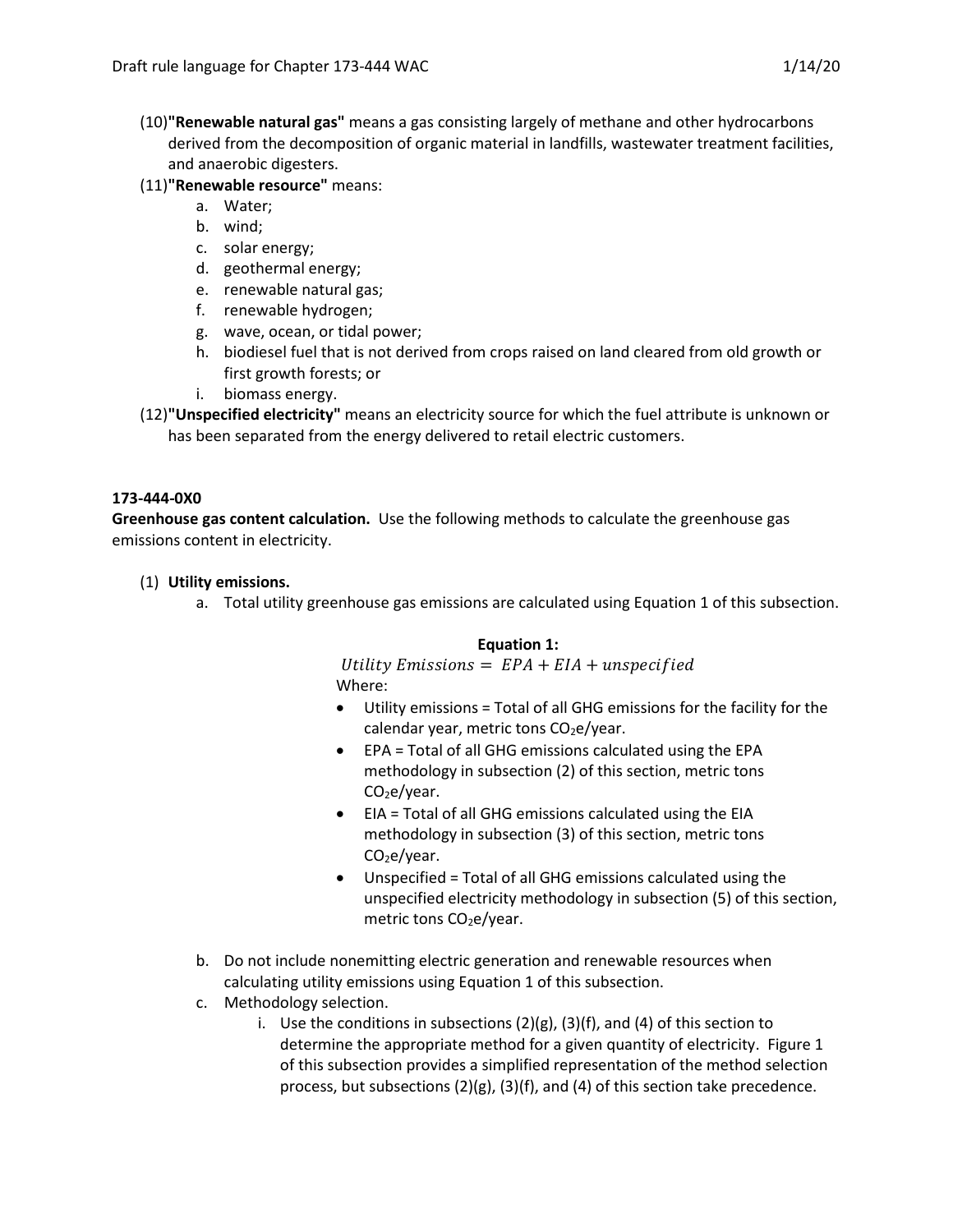- ii. The methodologies in subsections (2) through (4) of this section are ordered from most to least preferred, with subsection (2) being the most preferred.
- iii. The Department of Ecology, Department of Commerce, and Utilities and Transportation Commission may instruct a utility to use a specific method from this section on a case by case basis if the agency determines another method is not appropriate in that case.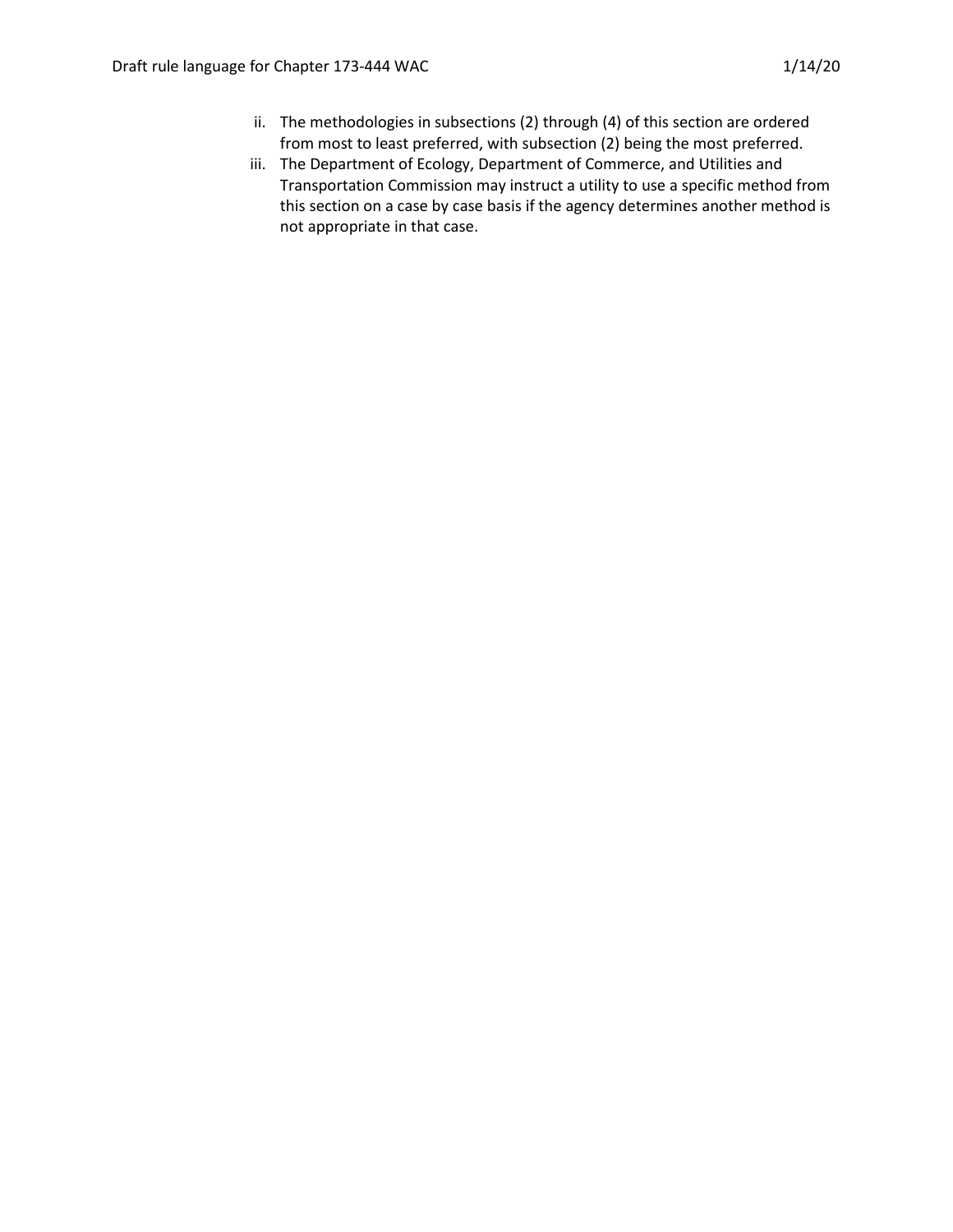



**Figure 1: Flow chart of emission calculation options**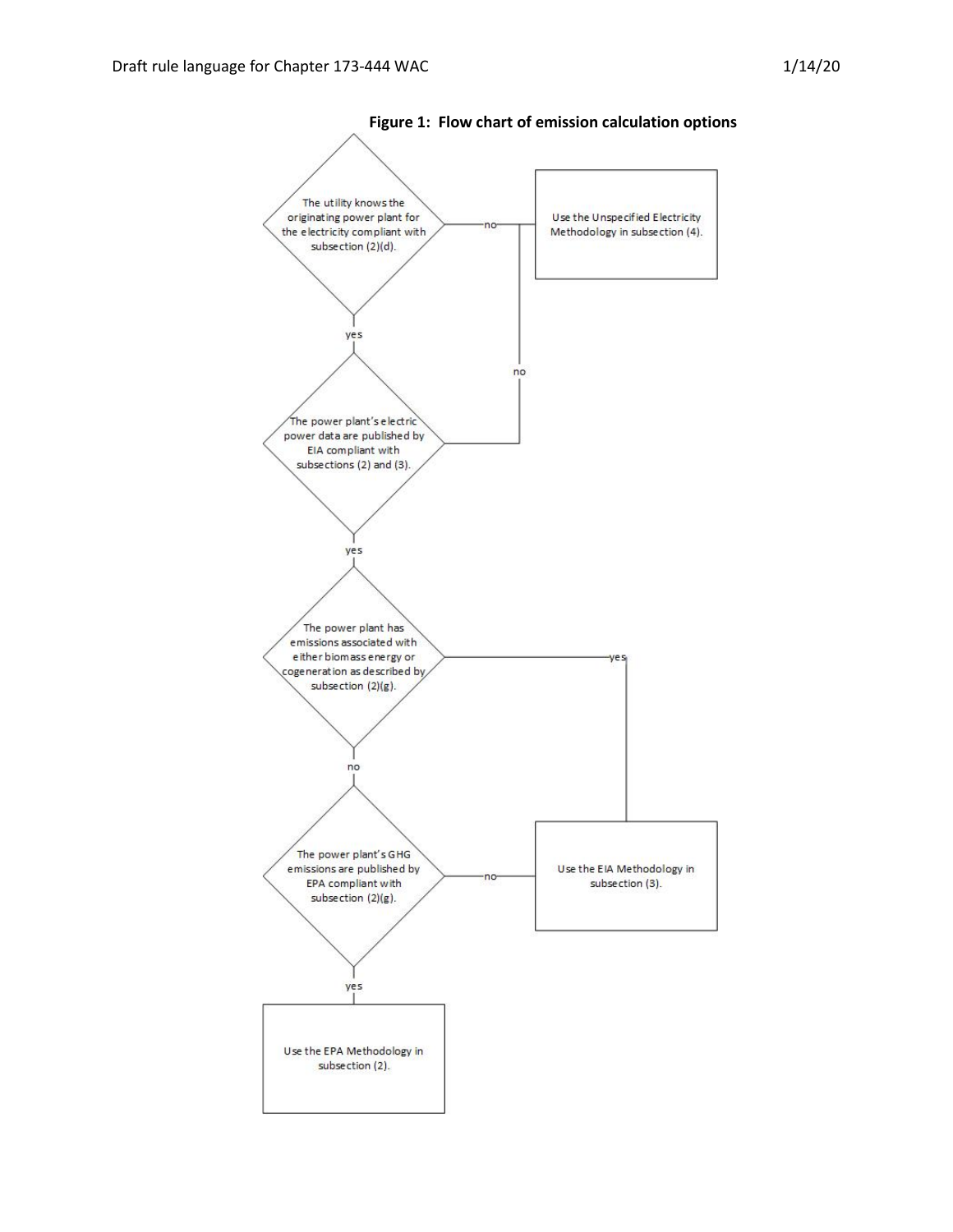- (2) **EPA methodology.** This methodology calculates greenhouse gas emissions content in electricity using public data from the Environmental Protection Agency (EPA)'s Greenhouse Gas Reporting Program (GHGRP) established under 40 CFR Part 98 as adopted by WAC 173-441-120 and public data from the Energy Information Administration (EIA)'s Form EIA-923 program.
	- a. GHG emissions from each power plant are calculated individually then summed to create a utility specific total for this method using Equation 2 of this subsection.

## **Equation 2:**

$$
EPA = \sum_{i=1}^{n} \frac{EPA \text{ plant } GHG \text{ emissions } x \text{ cogeneration correction factor}}{plant \text{ net electric generation}} \quad x \text{ (utility claims)}
$$

+ transmission losses)

Where:

- EPA = Total of all GHG emissions calculated using the EPA methodology, metric tons  $CO<sub>2</sub>e/year$ .
- EPA plant GHG emissions = sum of all GHG emissions from the individual power plant as calculated by subsection (2)(b) of this section, metric tons  $CO<sub>2</sub>e/year$ .
- Cogeneration correction factor = ratio of electric energy to total energy for the individual power plant as calculated by subsection (2)(f) of this section, unitless.
- Plant net electric generation = sum of all net generation from the individual power plant as calculated by subsection (2)(c) of this section, MWh/year.
- Utility claims = sum of all utility claims for the individual power plant as calculated by subsection (2)(d) of this section, MWh/year.
- Transmission losses = estimate of transmission losses between the individual power plant and utility customers as calculated by subsection (2)(e) of this section, MWh/year.
- $n =$  number of power plants with utility claims using this method in the given calendar year
- b. EPA Plant GHG emissions. GHG emissions for this method are defined as the sum of all Subpart C and Subpart D emissions from the individual power plant as published by EPA based on 40 CFR Part 98 reporting consistent with the methods adopted in WAC 173- 441-120. Emissions are on a calendar year basis and in units of metric tons  $CO<sub>2</sub>e$ . The total must include all reported GHGs, including biogenic  $CO<sub>2</sub>$ , included in Table A-1 of WAC 173-441-040 converted into  $CO<sub>2</sub>e$  as specified in that section.
- c. Plant net electric generation. Sum all annual Net Generation (Megawatthours) from Form EIA-923 for the power plant for the calendar year for all Reported Fuel Type Codes.
- d. Utility claims. Utility claims for the power plant for the calendar year as established by:
	- i. Claimant Plant Claims Adjusted MWh from Report-05 as reported to the Department of Commerce, or
	- ii. Energy and emissions intensity reporting to Utilities and Transportation Commission under WAC 480-109-300.
- e. Transmission losses.
- f. Cogeneration correction factor. Account for non-electric heat use at the power plant by dividing the sum of all annual Elec Fuel Consumption MMBtu by the sum of all annual Total Fuel Consumption MMBtu from Form EIA-923.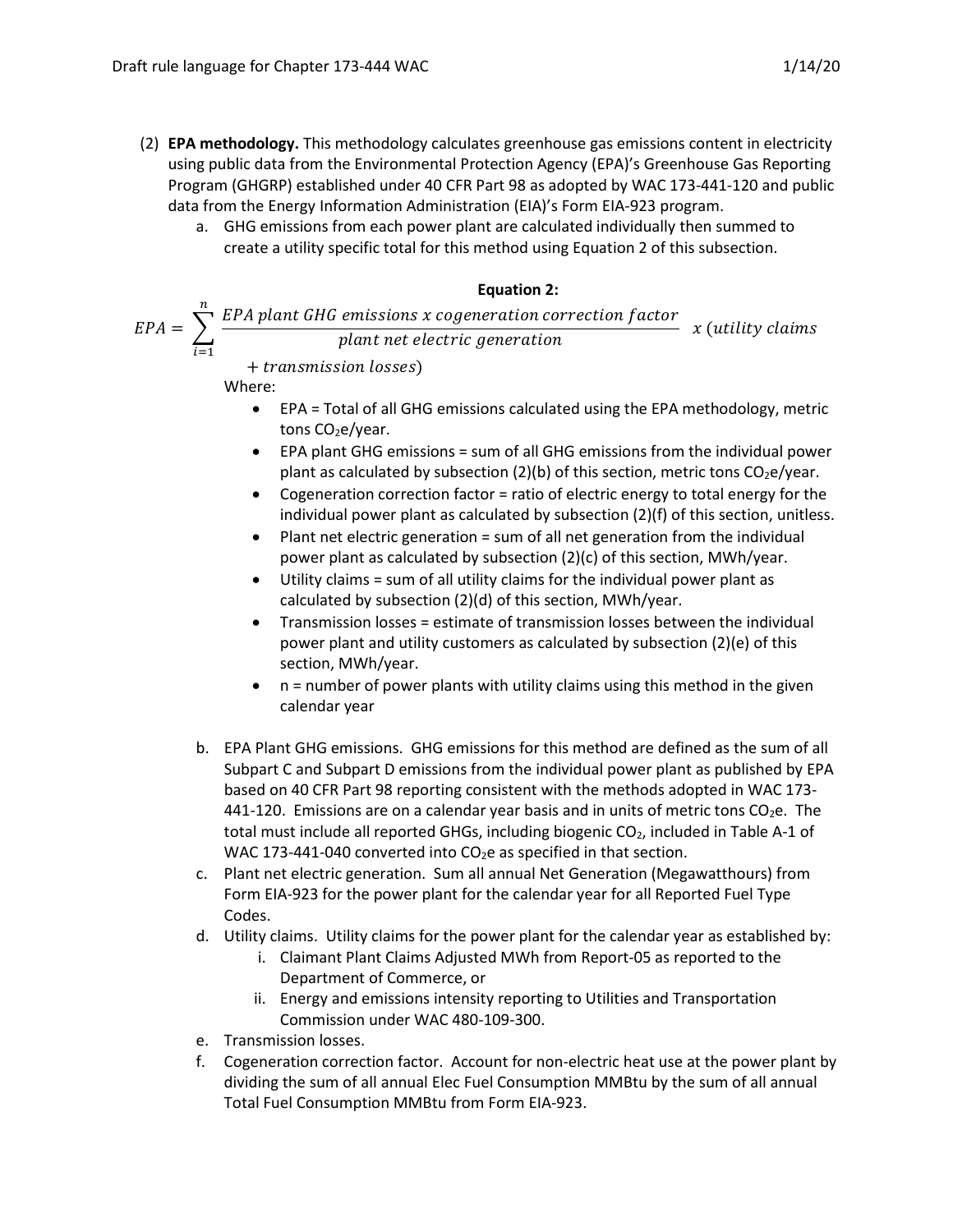- g. Use this methodology only when all of the following conditions are met for the individual power plant and calendar year:
	- i. The utility knows the originating power plant for the electricity with a claim that meets the standards of subsection (2)(d) of this section.
	- ii. EPA has published GHG emissions totals for the power plant consistent with subsection (2)(b) of this section. The published report should not be flagged by EPA as having not met EPA's verification requirements.
	- iii. Published EPA GHG emissions for the power plant must not include any biomass energy.
	- iv. EIA has published electric power data for the power plant consistent with subsections (2)(c) and (f) of this section.
	- v. The power plant is not classified as a combined heat and power plant in that year's Form EIA-923 report.
	- vi. The cogeneration correction factor calculated in subsection (2)(f) of this section must be 90% or greater.
- (3) **EIA methodology.** This methodology calculates greenhouse gas emissions content in electricity using public data from the EIA's Form EIA-923 program.
	- a. GHG emissions from each power plant are calculated individually then summed to create a utility specific total for this method using Equation 3 of this subsection.

#### **Equation 3:**

$$
EIA = \sum_{i=1}^{n} \frac{EIA \text{ plant } GHG \text{ emissions}}{plant \text{ net electric generation}} \times (utility \text{ claims} + transmission \text{ loss})
$$
\nWhere:

- EIA = Total of all GHG emissions calculated using the EIA methodology, metric tons CO<sub>2</sub>e/year.
- EIA plant GHG emissions = sum of all GHG emissions from the individual power plant as calculated by subsection (3)(b) of this section, metric tons  $CO<sub>2</sub>e/year$ .
- Plant net electric generation = sum of all net generation from the individual power plant as calculated by subsection (3)(c) of this section, MWh/year.
- Utility claims = sum of all utility claims for the individual power plant as calculated by subsection (3)(d) of this section, MWh/year.
- Transmission losses = estimate of transmission losses between the individual power plant and utility customers as calculated by subsection (3)(e) of this section, MWh/year.
- $\bullet$  n = number of power plants with utility claims using this method in the given calendar year
- b. EIA plant GHG emissions. GHG emissions for this method are defined as the sum of all GHG emissions from the individual power plant based on fuel quantities published by EIA. Emissions are on a calendar year basis and in units of metric tons  $CO<sub>2</sub>e$ .
	- i. GHG emissions are calculated separately for each power plant, calendar year, and reported fuel type.
	- ii. GHG emissions for nonemitting electric generation and renewable resources must be calculated, but kept separate from other types of GHG emissions.
	- iii. GHG emissions from combustion are calculated using the Tier 1 Calculation Methodology in Subpart C of 40 CFR Part 98 as adopted by WAC 173-441-120.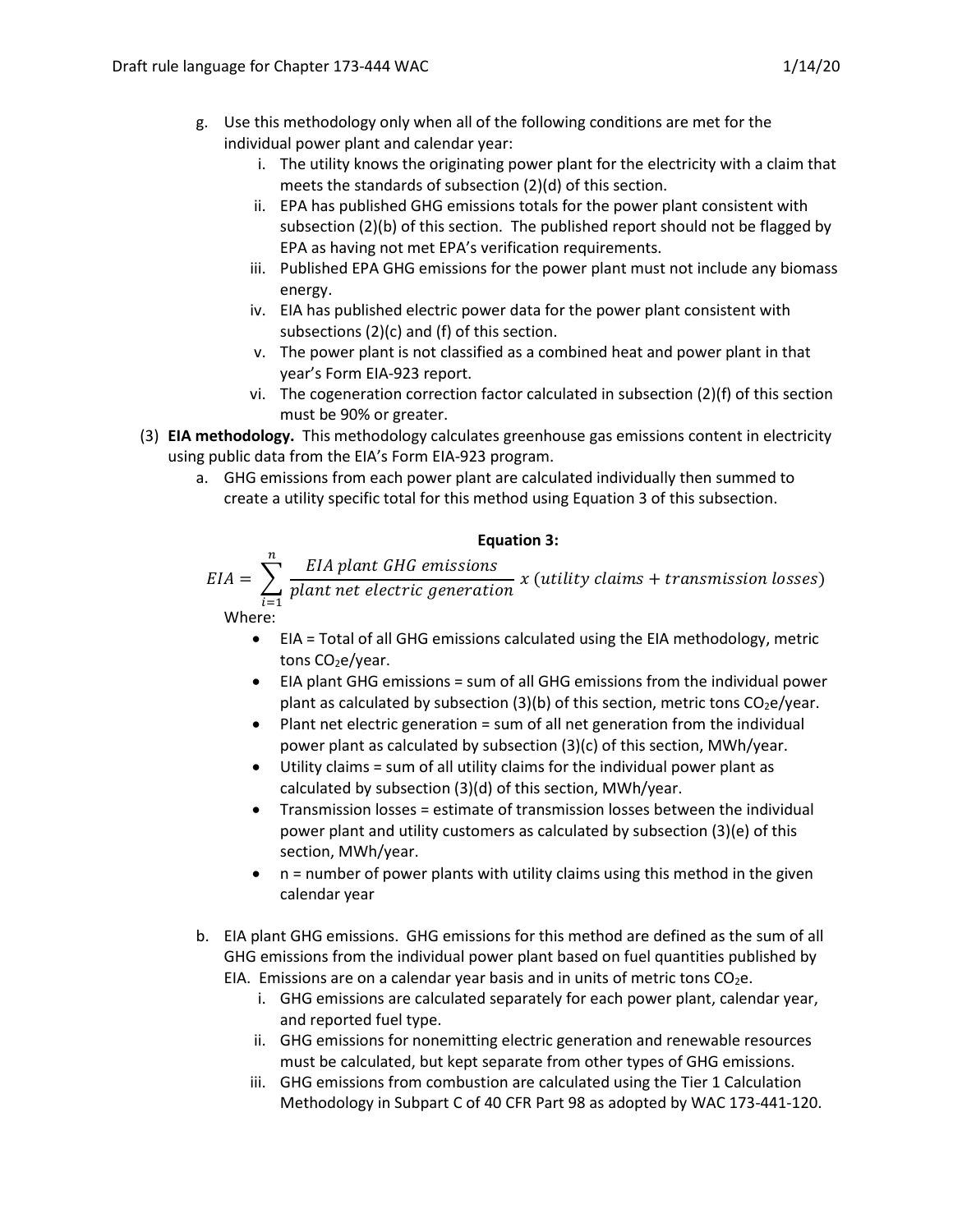- 1. Use annual Electric Fuel Consumption Quantity as the fuel quantity.
- 2. Use WAC 174-441-080 to convert units from those specified in Physical Unit Label as needed.
- 3. The high heat value,  $CO<sub>2</sub>$  emissions factor, CH<sub>4</sub> emissions factor, and N<sub>2</sub>O emissions factor for the following technologies are assumed to be  $\Omega$ .
	- a. Geothermal
	- b. Nuclear
	- c. Solar
	- d. Water
	- e. Wind
- 4. Calculate emissions for carbon dioxide, methane, and nitrous oxide. Calculate total GHG emissions for each Reported Fuel Type Code using Equation A-1 of WAC 173-441-030.
- iv. Fugitive  $CO<sub>2</sub>$  emissions from steam geothermal sources must be calculated by multiplying plant net electric generation from steam geothermal sources as described in subsection (3)(c) of this section by 0.04028 MT/MWh. Add this value to the combustion emissions calculated in subsection (3)(b)(iii) of this section.
- v. Sum total GHG emissions for all Reported Fuel Type Codes to get the total power plant GHG emissions for the year, including nonemitting electric generation and renewable resources. Provide a second total that excludes nonemitting electric generation and renewable resources.
- c. Plant net electric generation. Sum all Net Generation (Megawatthours) for the power plant for the calendar year for all Reported Fuel Type Codes.
- d. Utility claims. Utility claims for the power plant for the calendar year as established by:
	- i. Claimant Plant Claims Adjusted MWh from Report-05 as reported to the Department of Commerce, or
	- ii. Energy and emissions intensity reporting to Utilities and Transportation Commission under WAC 480-109-300.
- e. Transmission losses.
- f. Use this methodology only when all of the following conditions are met for the individual power plant and calendar year:
	- i. The utility knows the originating power plant for the electricity with a claim that meets the standards of subsection (3)(d) of this section.
	- ii. EIA has published electric power data for the power plant consistent with subsections (2)(b) and (c) of this section.
- (4) **Unspecified electricity.** Use Equation 4 of this subsection when calculating greenhouse gas emissions content in electricity for unspecified electricity.

# **Equation 4:**

# unspecified =  $UE \times UCO_2e$

Where:

• Unspecified = Total of all GHG emissions calculated using the unspecified electricity methodology, metric tons  $CO<sub>2</sub>e/year$ .